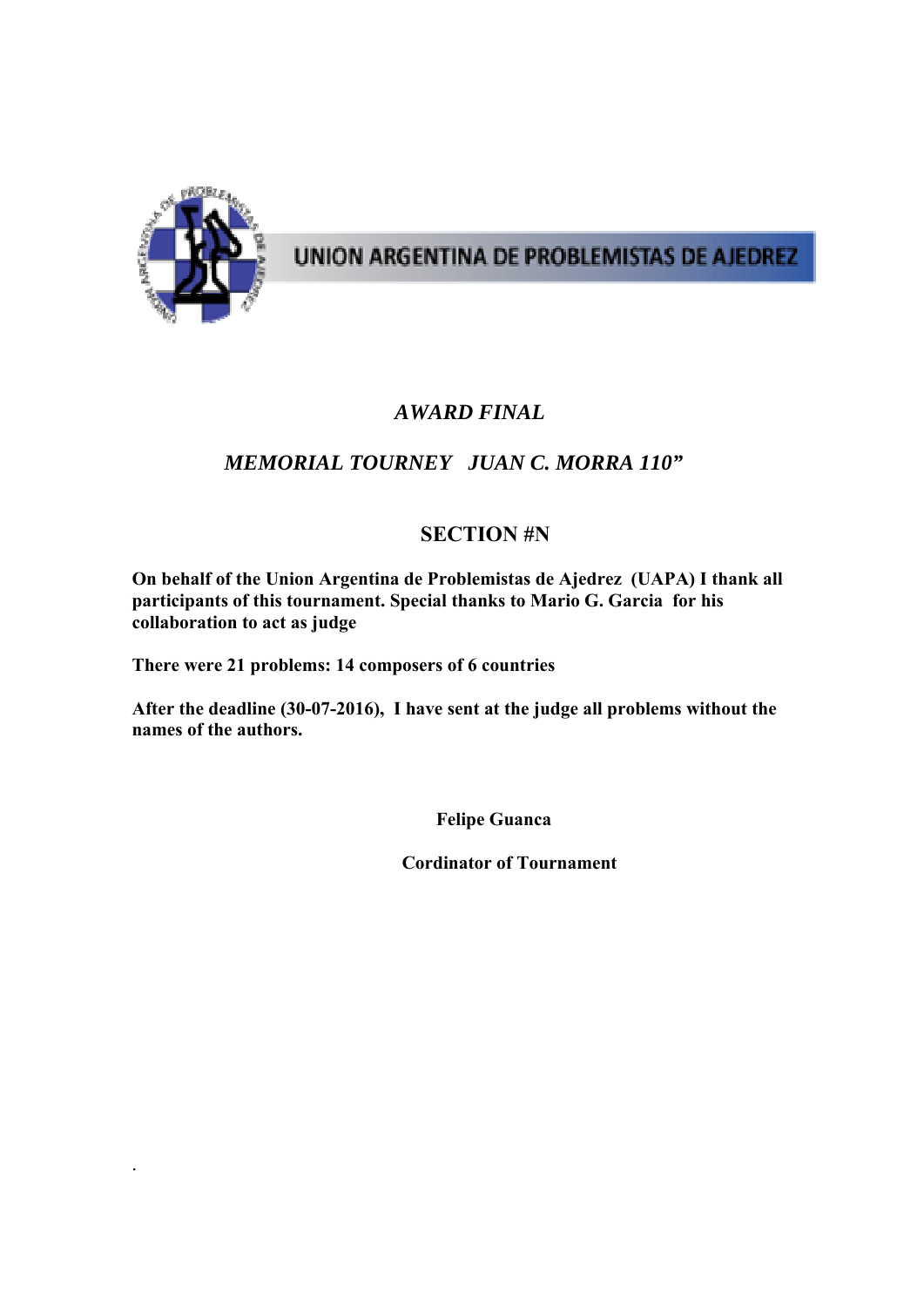#### **SECTION A #4 to #6**



**1...Nf4 2.d4+ exd3 3.exf4+ Kd4** *(3...Kxf4 4.Rxc4#)* **4.Re4#** *2...cxd3 3.Rc5+ Nd5+ 4.Rxd5#*  **1...c6 2.Nd7+ Nxd7 3.Ng6+ Kd5 4.Bxc6# Surely, a nice problem, for fans of the resolution. Notable the variety of mates, from five different you slope** 

**Aleksandr Sygurov (Russia) 1.Bg3!**  1.dxc7? d5! 2.c8N Ba4+ 3.Kb2 Ke8!; 1.bxc7? g3 2.Nd2 g2! 3.Nf3 g1Q!

**1...cxd6 2.exd6 Kxf6 3.Rf3+ gxf3 4.Qxf3# 1...c5 2.Nc3 dxc3 3.Rd5 exd5 4.Bxd5# 1...c6 2.Rxd4 c5 3.Rd5 exd5 4.Bxd5# 1...cxb6 2.Nd2 b5 3.Ne4 bxc4 4.Nxg5# Two interesting trials with a variety of mates, complete a problem to include on top this palmar** 

**Mikhail Kostylev, Alexander Melnichuk (Russia) 1... Rg7 2.Bd4+ (A) cd4 3.cd4+(B) Kе4 4.Nf6# (C) 1.Ba4? - 2.Bd4+ (A) cd4 3.cd4+(B) Kе4 4.Bxс6#(D) 1... Ke4 2.Bxс6+(D) Ke5 3.Bd4+ (A) cd4 4.cd4# (B) 1... Be3! 1.Bc4! 2.Bd4+(A) cd4 3.cd4+(B)Kе4 4.Bxd3#(E) 1... Kе4 2.Bxd3+(E)Kе5 3.Bd4+(A)cd4 4.cd4# (B) 1... Be3 2.Rxе6+!Rxе6 3.Bg3+B f4 4.Rе3# 2... Nxe6 3.Rxf5+ Kе4 4.Nd6#** 

**Attracts attention when all the defenses start with pawns movements. Notable congruence from the standpoint of the technique of the composition culminating in several mates univocal way.**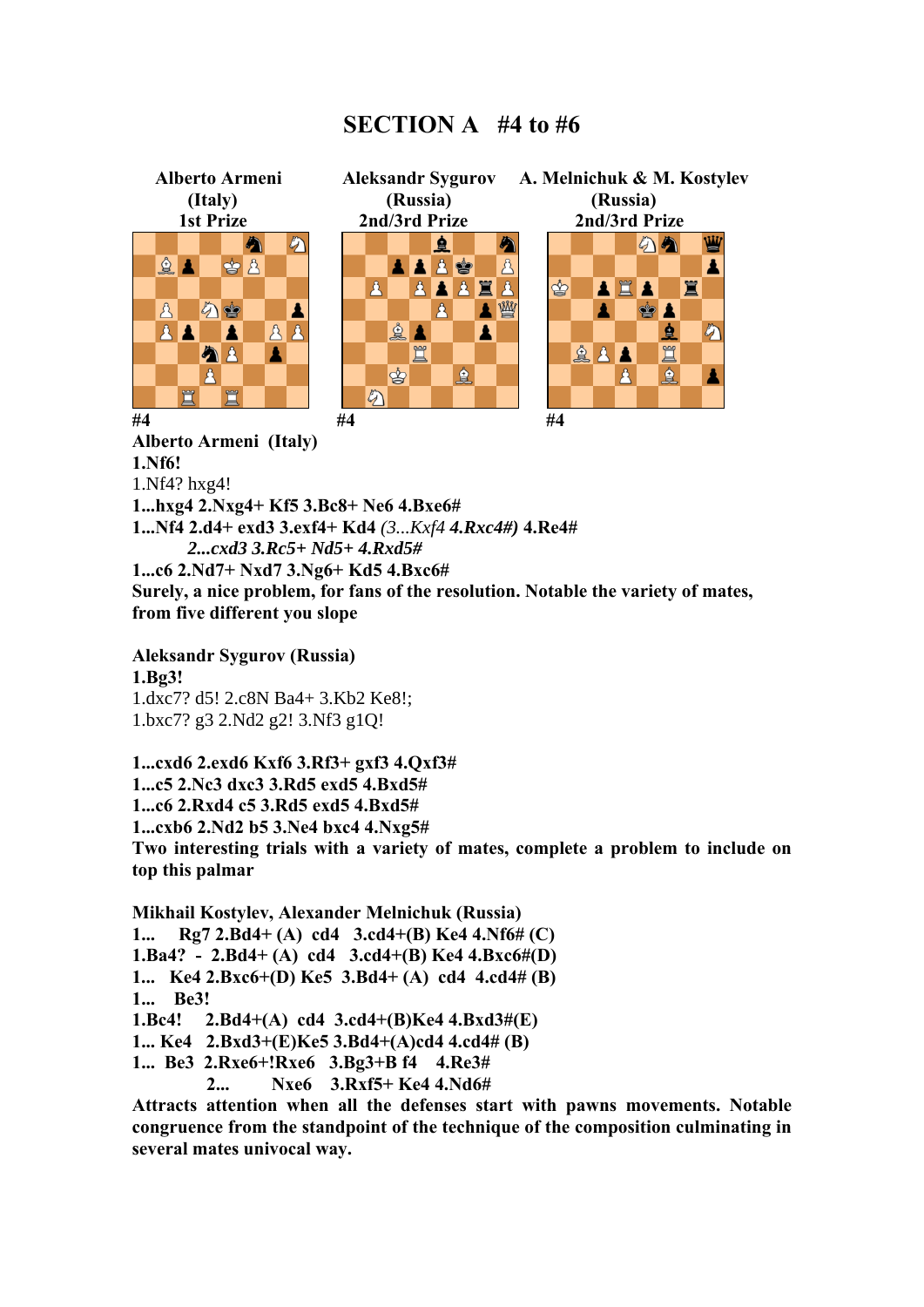

**Anton Bidlen (Slovakia) 1.c3!** 

**1...Ke5 2.Kc4 Kf6 3.Kd5 Kg5 4.Nb3 Kf6 5.Nc5 Kg5 6.Ne4# 1...Kc5 2.c4 Kb4 3.Nb3 Ka4 4.Na7 Kb4 5.Nc6+ Ka4 6.Nc5# Problem with two attractive phases and with a varied game of knights** 

**Baldur Kozdon (Germany) 1.Bg2!** 

**1…c3 2.Rg4 Qa4 3.N3g5 Nxg5 4.Nxg5 Ke5 5.Nf7 Ke6 6.Rg6#** 

**2... Qc4 3.Rxc4 Kd5 4.Nd2+ Ke6 5.Nb3 bxc4 6.Nd4#** 

 **2... Kd5 3.N3e5 Ke6 4.Nd3 fxg4 5.Be4 … 6.Nf4#** 

**While the key, arises from deduction of alternatives, the combination of mates with minor pieces and rook, are notables** 

**Baldur Kozdon (Germany) 1.Kc8! (Zugzwang)** 

**1…. Qg5! 2.Qh7+ Kg2! 3.Qe4 Kf2! 4.Qf3 Ke1 5.Bb4+ Qd2 6.Qf1#** 

 **3..... Kh3! 4.Qf3 Kh4 5.Be7! Qxe7 6.Qg4#!** 

**A miniature, with a key appropriate,. completed with pleasant variant**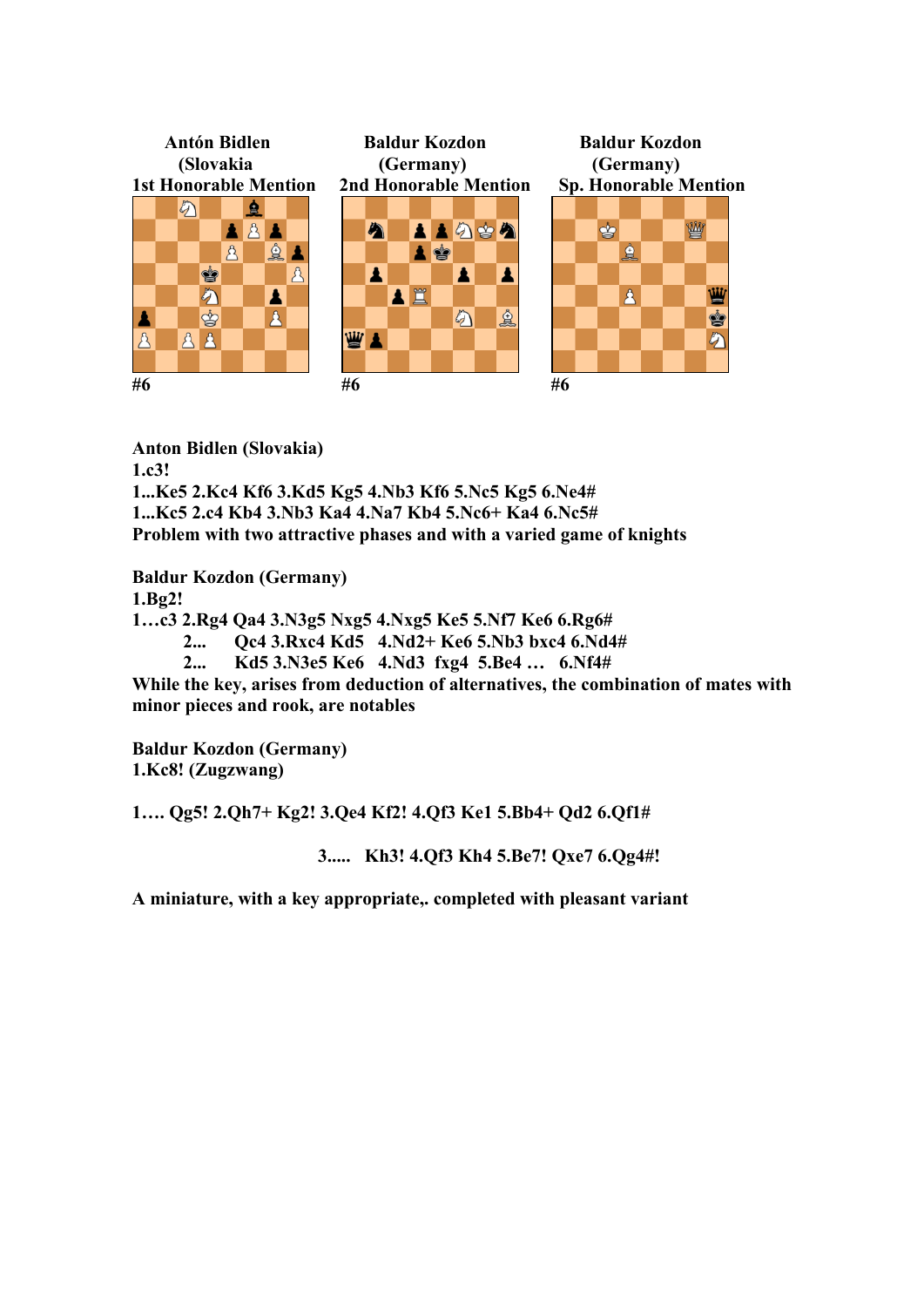



**Stefan Felber (Germany) 1.c5!**  1.Bc5? Ra6!

- **1...Ra6 2.c6 Ra5 3.Bc5 Rxc5 4.Nd4#** 
	- **3... Bxc5 4.Nxg5#**
	- **3... Qg1 4.Bd5#**

**Karol Mlynka (Slovakia)** 

- **a) 1.a8Q!** ~ 2.Qf8 ~ 3.Qf2 ~ 4.Qh2#,  **1...h3 a 2.c7+ A Kg1 3.Bg3 zz. h2 4.Bf2#,**
- **b) 1.b8Q!** ~ (Kg1) 2.Qf8 ~ (Kg2) 3.Qf2 ~ (Kh1) 4.Qh2#, (3...Kh3 4.Qf3#),  **1...h3 a 2.Bh2! B zz. Kg2 3.Qg3 + Kh1 4.Qg1#.**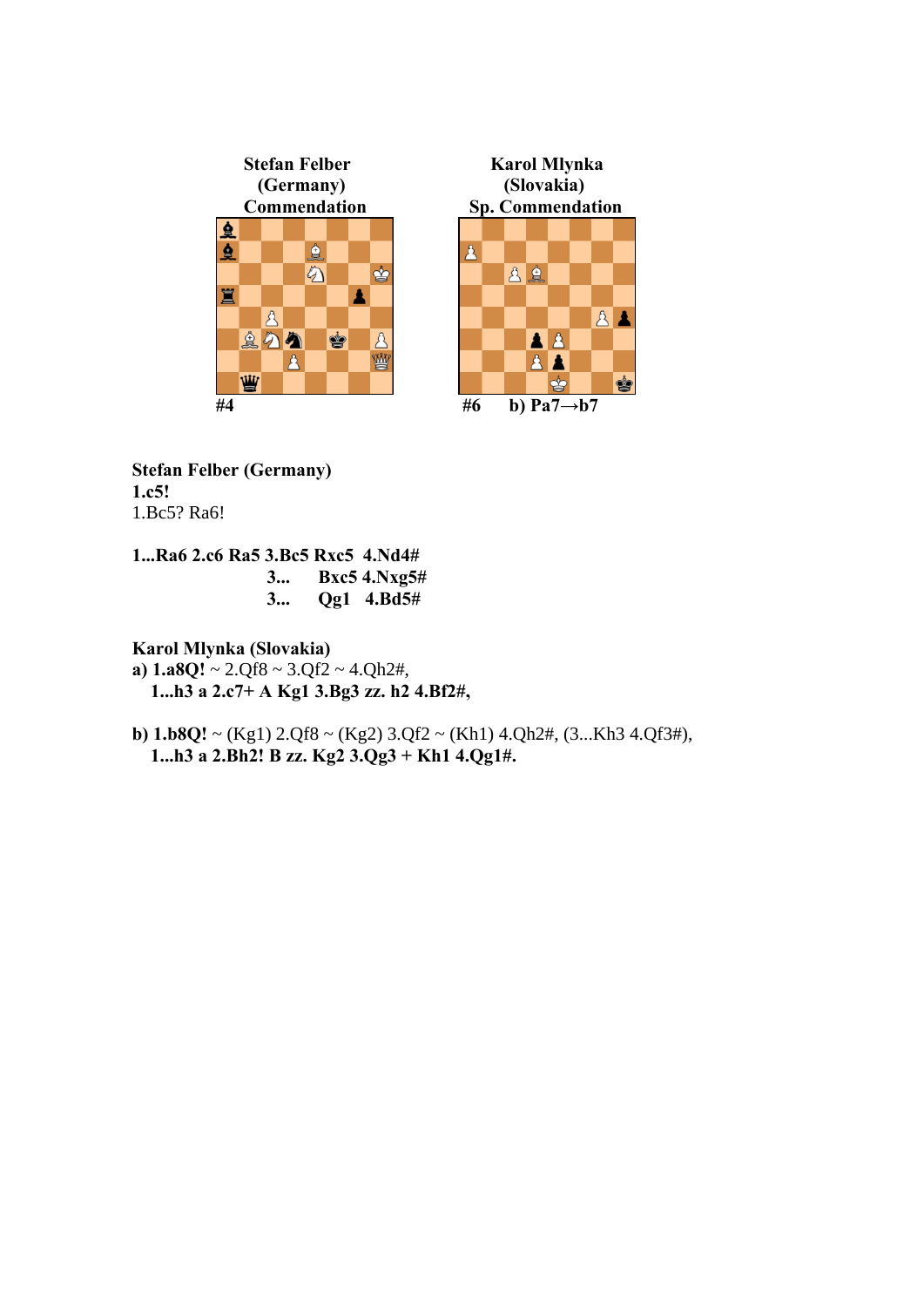## **SECTION B #7 TO MORE**



**Mikhail Kostylev & Alexander Melnichuk (Russia) 1.Rc2!** 

**1… dxc2 2.Nb6! gxh6 3.Ne7 e4 4.Na8+ Kd6 5.Nc8 Kc6 6.Qxe4 Rd5 7.Qxd5# 1... Rxс2 2.Bb6+! Nxb6 3.Qxe5 Kxc8 4.Qb8+ Kd7 5.Qxb7 Ke6 6.Qe7 Kf5 7.Qe5# Amazes the two lines that culminate with matte queen in the center of the borrad** 

**Baldur Kozdon (Germany) 1.Rb5+!**  1.Sc6+? Ka6 2.Sd8 Ka7! or 2.Bd7 Rh8!

**1…Ka4 2.Rb7+ Ka5 3.Sc6+ Ka6! 4.Sd8!**  5.Bb5+ Ka5 6.Sc6#

**4…Ka5 5.Bb5 (6.Sc6#) Kb4 6.Bd3+ Ka4!**  6...Kc5? 7.Rb5+ 8.Sc6#; 6...Ka5? 7.Sc6+

**7.Bc4 (8.Sc6 a2 9.Ra7#) Se2! 8.Bb5+ Kb4 9.Bxe2+ Kc5!**  9...Ka4/Ka5? 10.Sc6

**10.Rb5+ Kd4 11.Sc6+ Ke4 12.Bd3#. A nice exhibition by mate with RBN, with trials, complete a problem for highlighting in this palmar**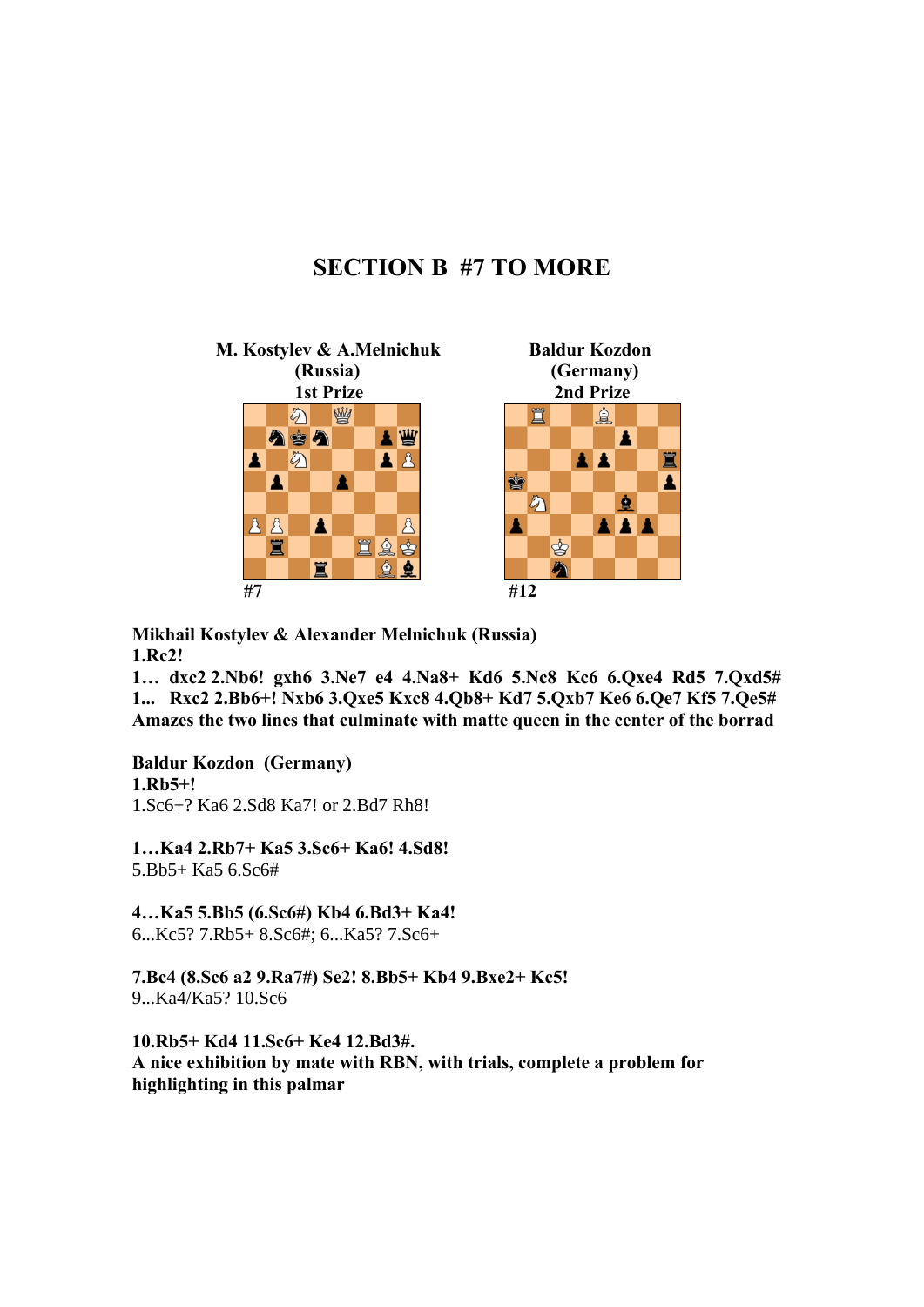

**Bosko Miloseski (Turkey) 1.Bd3! K:f2**  1...Kd1? 2.Bc2+ Kc1 3.Re1# **2.Ba6 g5 3.d3 Kf1 4.d4+ Kf2 5.Kd3 Kf1 6.Kd2+ Kf2 7.Rb5 Kf1 8.Rc5+ Kf2 9.Rc4 Kf1 10.Rc3+ Kf2 11.Rd3 Kf1 12.R:f3# An configuration of "imprisonment of pieces" to enjoy!** 



**Baldur Kozdon (Germany)** 

**1.f8R! (2.Rxf6 Kg7 3.Qf7+) Qh6+! 2.Kg4 Qg7+! 3.Qg5 Qd4+! 4.Kh5 Qg4+!**  4...Qd1+? 5.Kg6 Qd3+ 6.Rf5 Qd6+ 7.Qf6+

**5.Kg6 Qe4+ 6.Rf5 Qe8+! 7.Bf7 Qc6+/Qe6+ 8.Qf6+ Qxf6+ 9.Kxf6 Kh7 10.Rh5#.**  (Not 1.f8Q? Qg6+/Qg5+/Qh4+!)

**A miniature, with coronation of minor piece to avoid stalemate, is always nice**